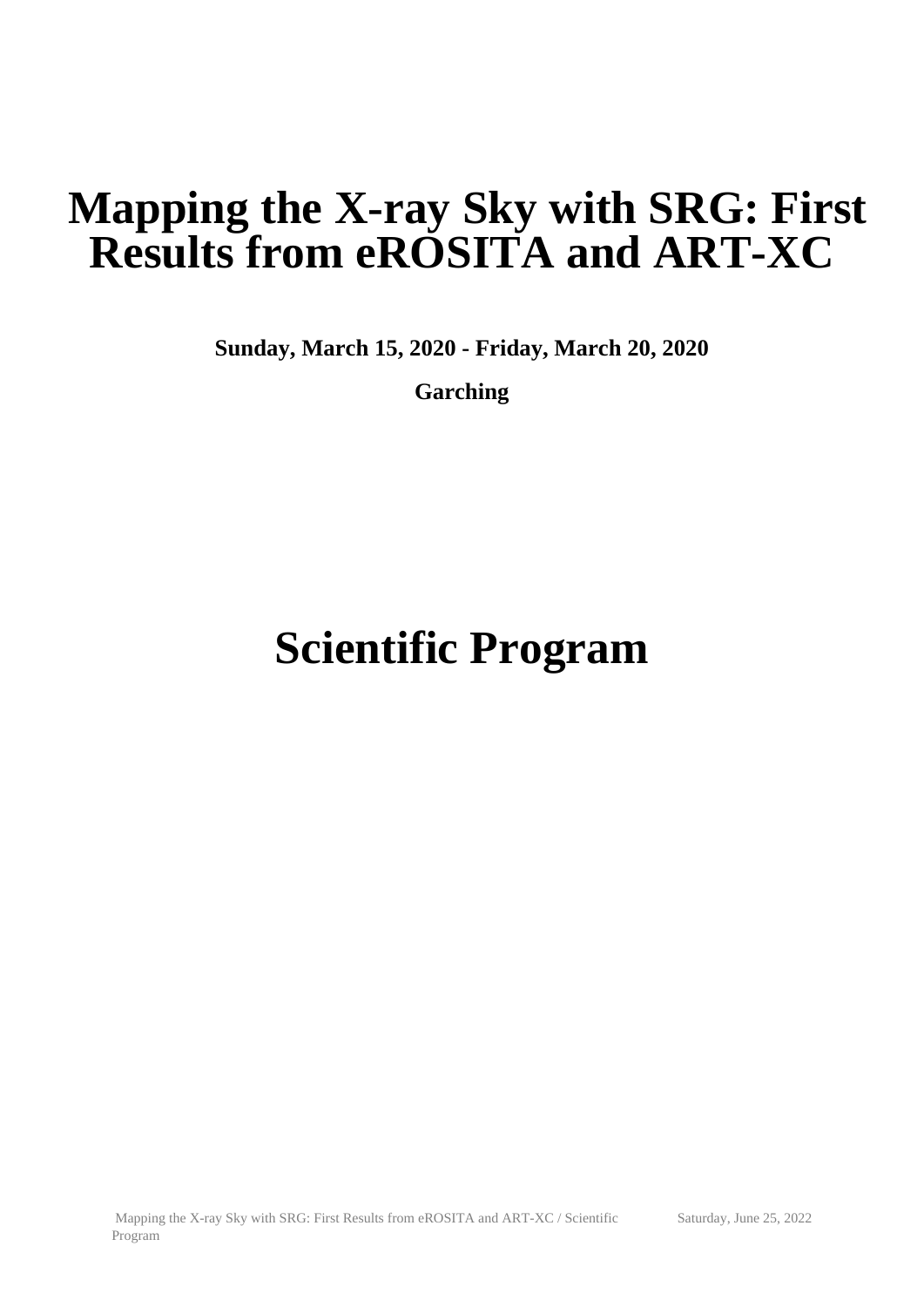# **SRG2020 Conference**

TUM, Garching, March 16-20, 2020

# **Scientific Programme**

 $I = Invited$ S = Solicited  $C =$  Contributed

Sunday, 15/3

16:00 Registration desk opens 18:00 - 20:00 Reception in the foyer of the conference building

Monday, 16/3

# **Session I: SRG instruments and Operations**

9:00 – 9:20: *P. Predehl:* Welcome and Introduction 9:20 – 9:40: *R. Sunyaev:* SRG Orbital Observatory: scientific goals and recent results (S, 17+3') 9:40 – 10:00: *I. Lomakin:* SRG Status and Operations (S, 17+3') 10:00 – 10:15: *D. Coutinho:* SRG/eROSITA early phase and commissioning operations (S, 13+2') 10:15 – 10:35: *K. Dennerl:* The calibration of eROSITA on SRG (S, 17+3') 10:35 – 10:50: *I. Mereminski:* In-flight calibration of the SRG/ART-XC telescope (S, 13+2')

*10:50 – 11:20: Coffee Break and Poster viewing*

11:20 – 11:40: *J. Wilms:* The eROSITA Near Real Time Analysis (S, 17+3') 11:40 – 12:00: *H. Brunner:* eROSITA data products and data analysis software (S, 17+3') 12:00 – 12:20: *R. Burenin:* Source detection and catalogue construction in SRG/ART-XC sky survey (S, 17+3') 12:20 – 12:35: *S. Molkov:* Timing capabilities of ART-XC and precision of the on-board clock (S, 13+2') 12:35 – 12:50: *M. Freyberg:* The eROSITA Background at L2 (S, 13+2') 12:50 – 13:05: *A. Tkachenko:* Вackground measurements by the ART-XC detectors near L2 point (S, 13+2')

*13:05 – 14:15 Lunch Break*

# **Session II: AGN Surveys and the history of accretion**

14:15 – 14:45: *R. Hickox:* The cosmic X-ray background and the growth history of black holes (I,  $25+5'$ 

14:45 – 15:05: *K. Nandra:* First results on AGN from eFEDS (S, 17+3')

15:05 – 15:25: *M. Gilfanov:* First results of SRG/eROSITA observations of AGN and QSO (S, 17+3')

15:25 – 15:45: *M. Salvato:* Multiwavelength properties of eROSITA point-like sources in the eFEDS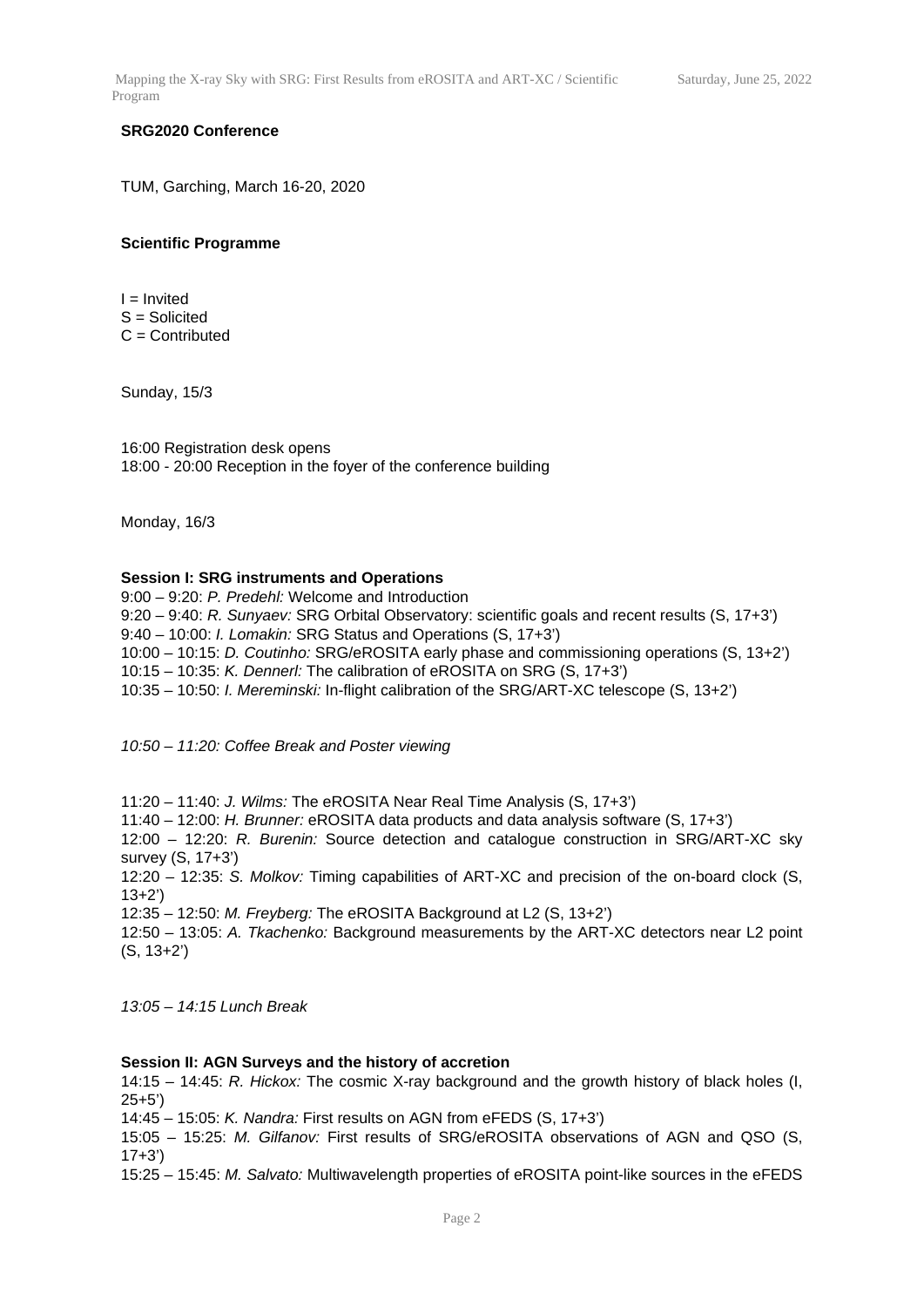field (S, 17+3')

15:45 – 16:00: *T. Ananna:* Accretion history of AGN: Population synthesis model and photo-z (C,  $13+2'$ 

16:00 – 16:15: *A. Meshcheryakov:* Accurate photo-z measurements for X-ray AGNs discovered by SRG/eROSITA in the Lockman Hole field (S, 13+2')

*16:15 – 16:45: Coffee Break and Poster viewing*

16:45 – 17:15: *P. Natarajan:* Tracing the origin of seed black holes in the Universe (I, 25+5') 17:15 – 17:30: *G. Khorunzhev:* An optical identification of the SRG sources of the Lockman Hole PV-phase survey (C, 13+2')

17:30 – 17:45: *C.-T. Chen:* ART-XC NEP survey (S, 13+2')

17:45 – 18:00: *S. Fotoupoulou:* AGN identification with machine-learning methods (C, 13+2') 18:00 – 18:15: *I. Bikmaev:* Optical identifications of SRG X-Ray sources by RTT- 13+2'0 observations (S, 13+2')

Tuesday, 17/3

### **Session III: Clusters and Cosmology I**

9:00 – 9:30: *D. Nagai:* ICM physics: how to use clusters for cosmology (I, 25+5')

9:30 – 9:50: *E. Bulbul:* From eFEDS to the All Sky Survey: Cluster Science and Cosmology with eROSITA (S, 17+3')

9:50 – 10:05: *V. Ghirardini:* Characterization of the X-ray properties of the eFEDS detected Clusters (S, 13+2')

10:05 – 10:20: *M. Klein:* The optical information of eROSITA-detected clusters (S, 13+2')

10:20 – 10:35: *B. Maughan:* Comparing Hydrostatic and Dynamical Masses of Clusters of Galaxies (C, 13+2')

10:35 – 10:50: *D. Nelson:* Simulating clusters and their AGN with IllustrisTNG (C, 13+2')

*10:50 – 11:20: Coffee Break and Posters viewing*

11:20 – 11:50: *B. Benson:* Cluster Surveys and Cosmology with the Sunyaev-Zel'dovich Effect (I, 25+5')

11:50 – 12:05: *M. McDonald:* Unraveling Galaxy Cluster Evolution with Combined SZ & X-ray Surveys (C, 13+2')

12:05 – 12:20: *V. Biffi:* The hot gas at the edge of galaxy clusters and beyond: from simulations to X-ray observations (C, 13+2')

12:20 – 12:35: *F. Mernier:* The chemical history of galaxy clusters, groups, and ellipticals - Advances from previous missions and insights with eROSITA (C, 13+2')

12:35 – 12:50: *A. Botteon:* Unraveling the origin of non-thermal phenomena in merging galaxy clusters with eROSITA, LOFAR, and Planck (C, 13+2')

12:50 – 13:10: *J. Sanders:* The SRG/eROSITA view of the merging clusters Abell 3266 (S, 17+3')

*13:10 - 14:20: Lunch Break*

# **Session IV: Clusters and Cosmology II**

14:20 – 14:50: *R. van Weeren:* The ICM: synergies between radio and X-ray observations of clusters (I, 25+5')

14:50 – 15:10: *T. Reiprich:* Large scale view of the Abell 3391/95 multiple galaxy cluster system (S,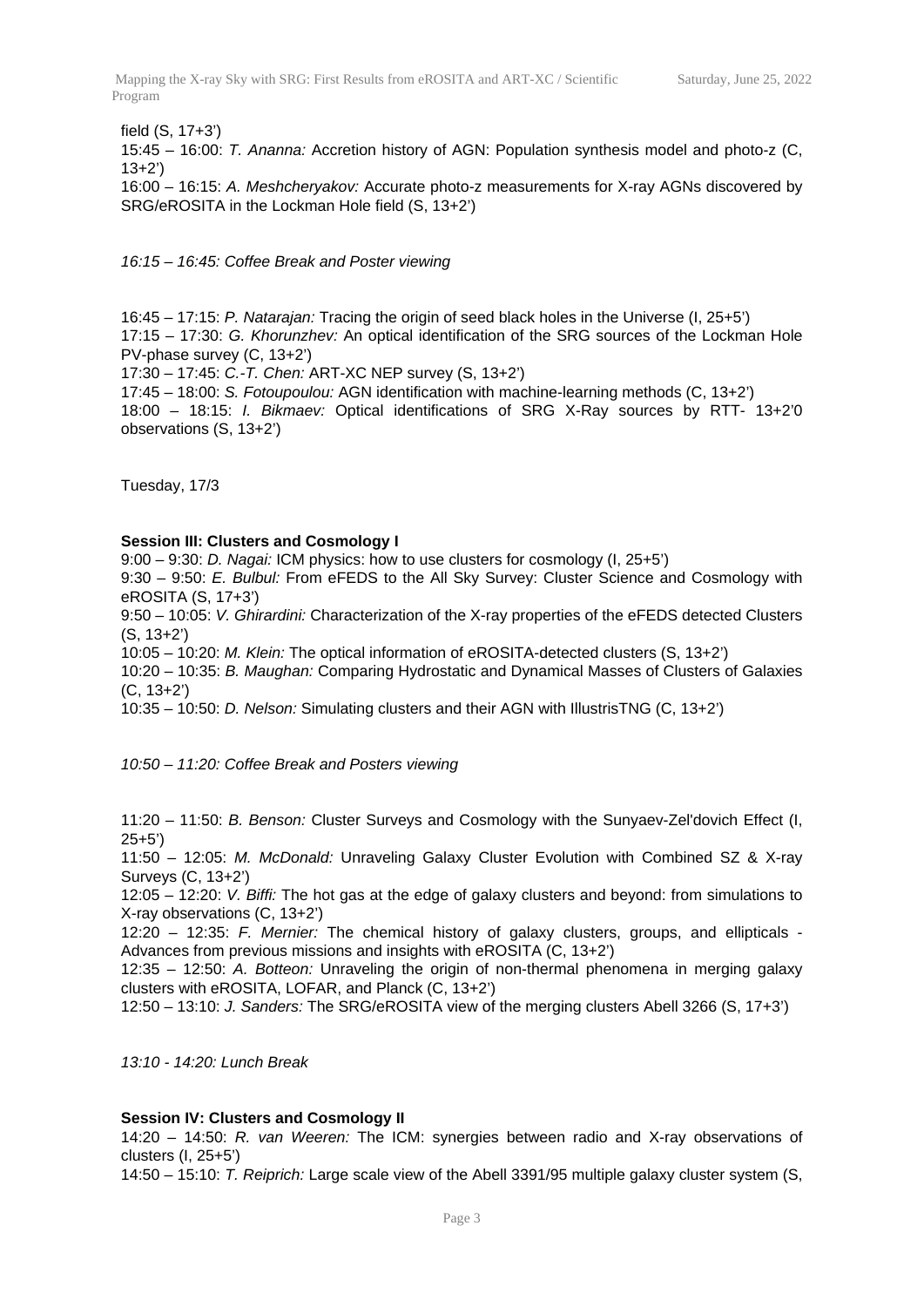Mapping the X-ray Sky with SRG: First Results from eROSITA and ART-XC / Scientific Program

 $17+3'$ 

15:10 – 15:25: *N. Ota:* SRG/eROSITA spectral analysis of the A3391/95 filament region (S, 13+2') 15:25 – 15:45: *E. Churazov:* The SRG/eROSITA view of the Coma cluster (S, 17+3') 15:45 – 16:00: *N. Lyskova:* The Coma-NGC 4839 merger scenario in the light of new SRG/eROSITA data (S, 13+2')

*16:00 – 16:45: Coffee Break and Posters viewing (longer session)*

16:45 – 17:00: *T. Mroczkowski:* The Atacama Large Aperture Submm Telescope (AtLAST): A widefield, ground-based complement to eROSITA (C, 13+2')

17:00 – 17:15: *Z. Zhu:* X-ray spectroscopy of the outskirts of the Perseus Cluster: a shock front near the virial radius (C, 13+2')

# **Session V: AGN physics, variability, clustering**

17:15 – 17:30: *J. Comparat:* eROSITA AGN simulations and preliminary clustering analysis (S,  $13+2'$ 

17:30 – 17:45: *J. Buchner:* Unexpected eROSITA spectra of Active Galactic Nuclei (S, 13+2')

17:45 – 18:00: *T. Boller:* SRG/eROSITA discovery of a new AGN state in 1H0707-49 (S, 13+2')

# **19:30 for 20:00: Social Dinner in the restaurant: "Der Pschorr" Viktualienmarkt 15, Munich**

Wednesday, 18/3

# **Session VI: AGN and their host galaxies**

9:00 – 9:30: *A. Coil:* The relationship between growing SMBHs and their host galaxies (I, 25+5') 9:30 – 9:45: *A. Pillepich:* X-ray signatures of black hole feedback: theory confronts observations (C, 13+2')

9:45 – 10:00: *J. Silverman:* Structural properties of the host galaxies of eROSITA AGN with HSC (S, 13+2')

10:00 – 10: 15: *M. Brusa:* AGN feedback: lessons learned from X-ray Surveys and prospects for eROSITA (S, 13+2')

10:15 – 10:30: *Y. Toba:* eFEDS view of WISE 22μm-selected galaxies/AGNs with HSC (S, 13+2') 10:30 – 10:45: *D. Asmus:* The local AGN survey (LASr): Towards a complete census of black hole growth within  $100Mpc$  (C,  $13+2$ )

*10:45 – 11:15: Coffee Break and Posters viewing*

# **Session VII: X-ray emission from Galaxies**

11:15 – 11:45: *B. Lehmer:* X-ray Surveys and the Evolution of Normal Galaxy Emission: Prospects for eROSITA (I, 25+5')

11:45 – 12:00: *A. Hornschemeier:* Surveys of Normal Galaxies at harder X-ray energies with NuSTAR (C, 13+2')

12:00 – 12:15: *V. Anastasopoulou:* XMM-Newton survey of star-forming galaxies in the local Universe: X-ray binary scaling relations (C, 13+2')

12:15 – 12:30: *D. Bomans:* X-ray emission from starburst dwarf galaxies: galactic winds and X-ray binaries  $(C, 13+2)$ 

12:30 – 12:50: *C. Maitra:* HMXB in the Magellanic Clouds as seen by eROSITA during the Commissioning/Calibration phase (S, 17+3')

12:50 – 13:05: *S. Nakahira:* All-sky X-ray maps with MAXI (C, 13+2')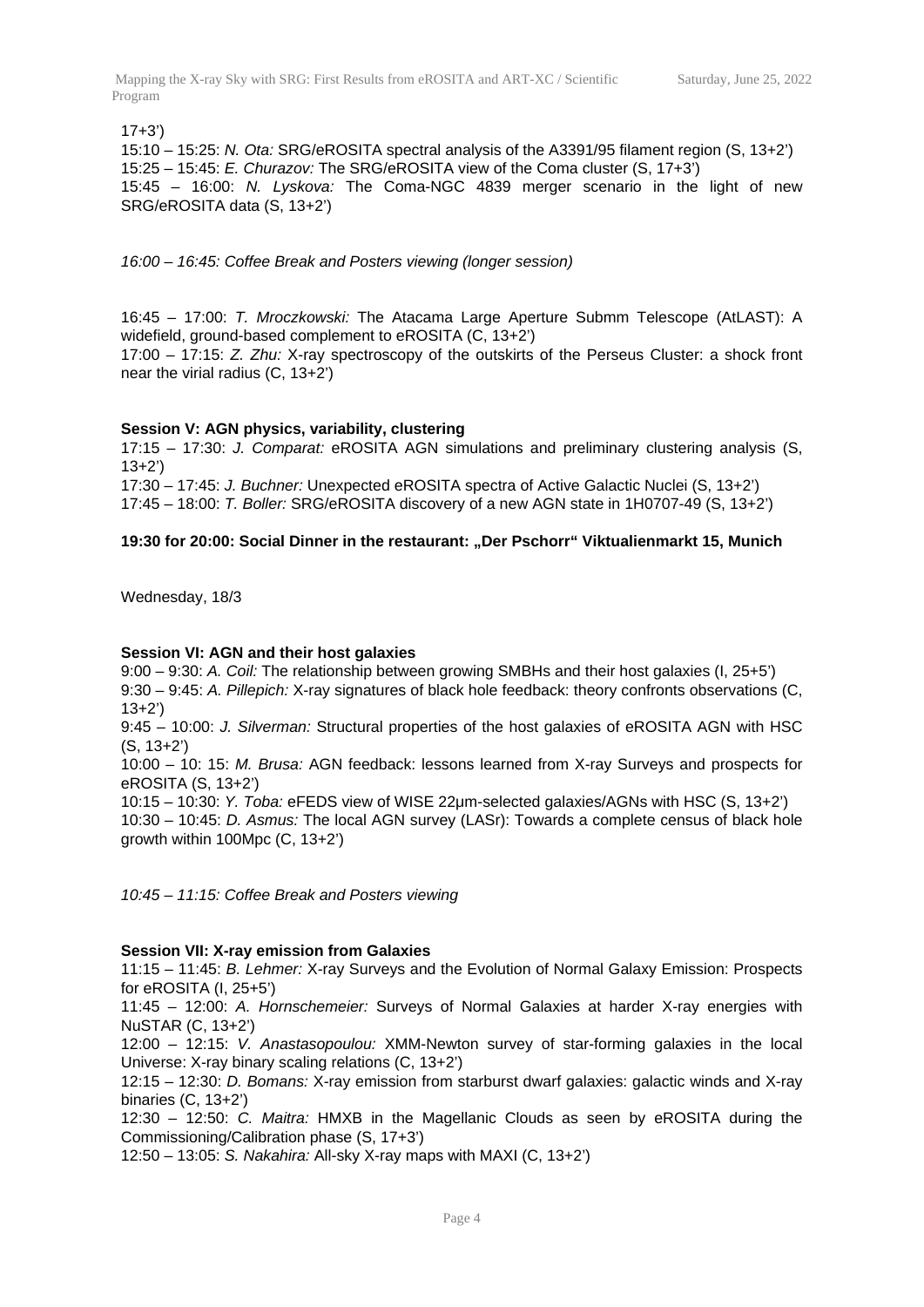*13:05 - 14:00 Lunch Break - > End of the daily program*

Thursday, 19/3

### **Session VIII: X-ray view of the Milky Way: Stars**

9:00 – 9:30: *J. Drake:* The Future of High Energy Stellar Physics (I, 25+5') 9:30 – 9:50: *B. Stelzer:* X-ray emission from ultracool dwarfs (S, 17+3') 9:50 – 10:05: *J. Schmitt:* The stellar content of the eROSITA eFEDS field, (S, 13+2') 10:05 – 10:25: *J. Robrade:* Scanning the Chameleon: the eta Cha cluster seen by eROSITA (S,  $17+3'$ 10:25 – 10:55: *L. Oskinova:* Stars in the eROSITA eyes (I, 25+5')

*10:55 – 11:25: Coffee Break and Posters Viewing*

### **Session IX: X-ray view of the Milky Way: SNe and the ISM**

11:25 – 11:55: *L. Lopez:* X-ray studies of Supernova remnants (I, 25+5') 11:55 – 12:15: *M. Sasaki:* The Hot Phase of the Interstellar Medium (S, 17+3') 12:15 – 12:35: *R. Krivonos:* X-ray imaging of the supernova remnants with Spectrum-RG (S, 17+3') 12:35 – 12:55: *I. Khabibullin:* The SRG/eROSITA view of the W50/SS433 (S, 17+3')

*12:55 - 14:30: Lunch Break and Posters viewing (longer session)*

#### **Session X: X-ray view of the Milky Way: Compact Objects**

14:30 – 15:00: *T. Maccarone:* Black Hole X-ray Binaries (I, 25+5')

15:00 – 15: 15: *V. Grinberg:* Probing the winds of the most massive stars using high mass X-ray binaries  $(C, 13+2)$ 

15:15 – 15:35: *A. Schwope:* The eROSITA/XMM-Newton PV campaign on PSR B0656+14 (S,  $17+3'$ 

15:35 – 15:50: *T. Prince:* Ultra-compact, double degenerate binaries (C, 13+2')

15:50 – 16:05: *A. Lutovinov:* Study of transient sources with SRG/ART-XC, (S, 13+2')

*16:05 – 16:35: Coffee Beak*

16:35 – 16:55: *K. Postnov:* Binary X-ray source population (S, 17+3')

16:55 – 17:15: *S. Sazonov:* The ART-XC Galactic Bulge Survey (S, 17+3')

17:15 – 17:30: *A. Semena:* The SRG/ART-XC survey of the Galactic Plane fields in the direction to the Norma arm and  $I=+20$  (S,  $13+2'$ )

17:30 – 17:45: *P. Medvedev:* First results of the SRG/eROSITA Galactic Plane survey at l=20 (S,  $13+2'$ 

17:45 – 18:00: *D. Russell:* Low-level accretion activity in XRB (C, 13+2')

Friday, 20/3